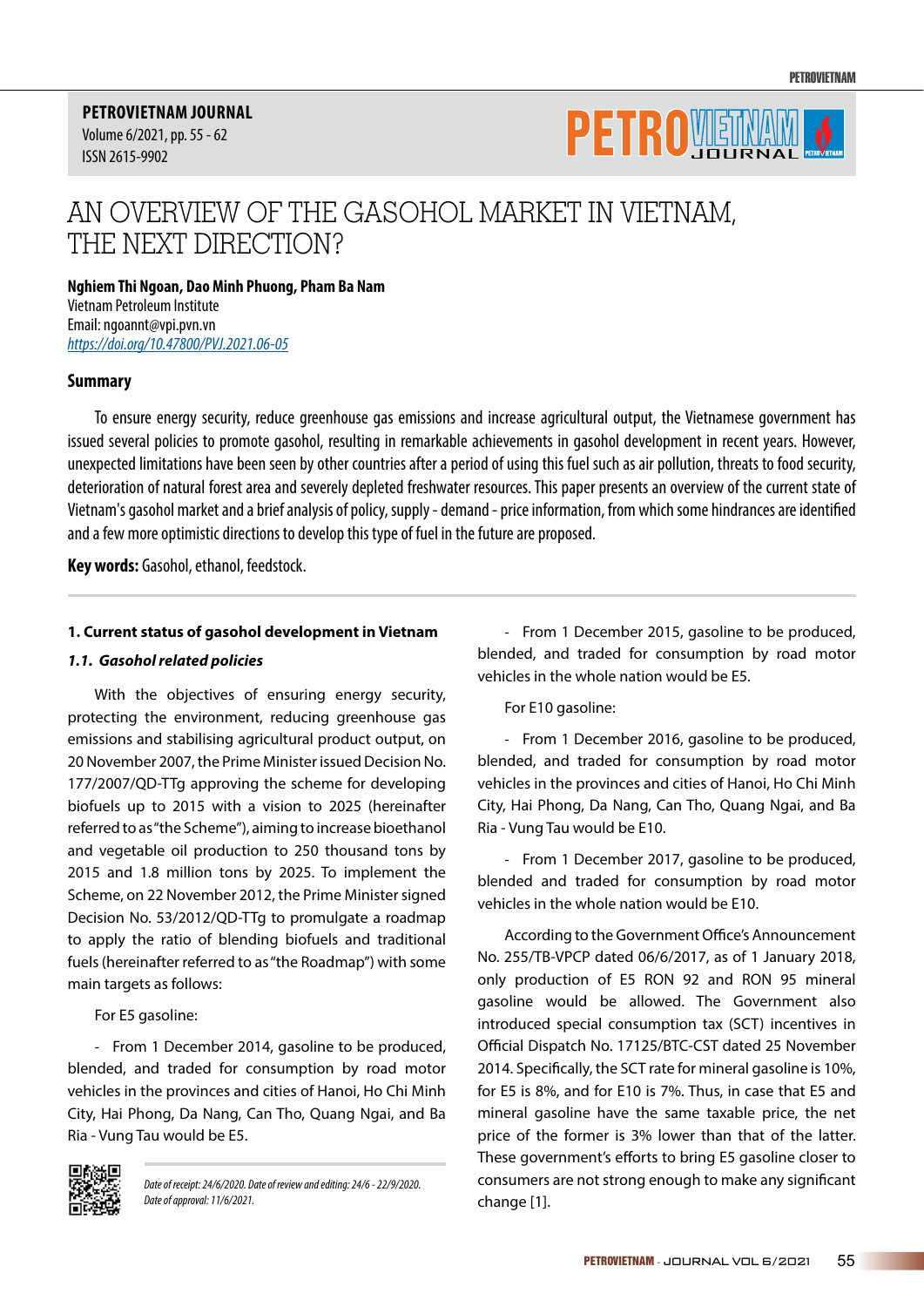## *1.2. Potential feedstock for bioethanol production in Vietnam*

In Vietnam, ethanol is produced mainly from cassava the third most popular crop after rice and corn. This value chain includes stages from cassava planting, cassava slicing after harvest to blending products, distribution and use of bioethanol.

Cassava is planted mainly in lowland and plains with a slope of over 8%. According to data of the General Statistics Office (GSO), the cassava planting area of the country in 2018 reached more than 566.3 thousand hectares with a total output of 9.96 million tonnes of fresh tubers. Tay Ninh is the province having the highest cassava productivity, reaching over 1.86 million tons per year, followed by Gia Lai with more than 1.18 million tons per year.

Cassava is the main feedstock for ethanol production. It is also considered the most suitable source of raw materials for bioenergy development in Vietnam based on the advantages of cultivation, the capacity to ensure supply as well as the reasonable price for long-term development. Compared to other raw materials, rice is the most important food crop ensuring food security in the country, and cannot be used as raw materials for bioalcohol production; maize productivity is inadequate to meet the needs of food and livestock in the country; sugar molasses can also produce bio-alcohol but its production cost (VND 5,000 - 10,000/kg) is higher than that of cassava while the production efficiency is lower (1 ton of sugar molasses produce 0.18 tons of ethanol while 1 ton of cassava produced 0.33 tons of ethanol) [3].

## *1.3. Bioethanol production*

By 2019, Vietnam has had 7 ethanol plants with a total capacity of 612 million litres/year. Four of the plants are designed to use 1.05 million tons of cassava to produce 420 million litres of bioethanol per year for gasohol blending.

Unstable feedstock is the first difficulty that manufacturers cannot solve on their own. Although cassava is an abundant raw material in biofuel production, the lack of planning and mechanisms to help farmers develop production areas makes the supply for plants unsteady. Raw material deficiency is a crucial factor that drives many factories to operate at a high cost since raw materials account for 60% of the production cost.

The business of E5 RON 92 gasoline is conducted throughout the distribution system, thus the existing infrastructure is considered an advantage for the spreading of biofuel products. However, E5 is highly volatile fuel, resulting in the fact that transportation and storage costs as well as fuel loss are higher than those of gasoline.

Petrolimex focuses on investing in a small number of blending stations that have large capacity for distribution

| Content                      | Corn    | <b>Sugarcane</b> | Cassava |  |  |
|------------------------------|---------|------------------|---------|--|--|
| Area (thousand ha)           |         |                  |         |  |  |
| 2010                         | 1,125.7 | 261.1            | 498.0   |  |  |
| 2018                         | 1,039.0 | 261.0            | 515.3   |  |  |
| Growth 2010 - 2018 (%)       | $-0.96$ | 0.13             | 0.55    |  |  |
| Productivity (thousand tons) |         |                  |         |  |  |
| 2010                         | 4,625.7 | 16,161.7         | 8,595.6 |  |  |
| 2018                         | 4,905.9 | 17,836.5         | 9,960.3 |  |  |
| Growth 2000 - 2018 (%)       | 0.78    | 1.43             | 2.03    |  |  |

*Table 2. Bioethanol plants in Vietnam [4]*

*Table 1. Planting area and crop productivity for bioethanol production in Vietnam [2]*

| No | Plant                        | Location          | <b>Capacity (million</b><br>litre/year) | <b>Operation year</b>    | <b>Status</b>                 |
|----|------------------------------|-------------------|-----------------------------------------|--------------------------|-------------------------------|
|    | <b>Bioethanol Dung Quat</b>  | Quang Ngai        | 100                                     | 2014                     | Stop production               |
| 2  | <b>Bioethanol Binh Phuoc</b> | <b>Binh Phuoc</b> | 100                                     | 2012                     | Stop production               |
| 3  | Ethanol Tung Lam             | Dong Nai          | 72                                      | 2011                     | Operation                     |
| 4  | Bioethanol Dai Tan           | Quang Nam         | 125                                     | 2010                     | Sold to Tung Lam<br>Operation |
| 5  | Ethanol Dac To               | Kon Tum           | 65                                      | 2011                     | Stop production               |
| 6  | <b>Ethanol Dai Viet</b>      | Dak Nong          | 50                                      | 2008                     | Stop production               |
|    | <b>Bioethanol Phu Tho</b>    | Phu Tho           | 100                                     | $\overline{\phantom{a}}$ | Not yet operated              |
|    | Total                        |                   | 612/197                                 |                          | <b>Total/Operation</b>        |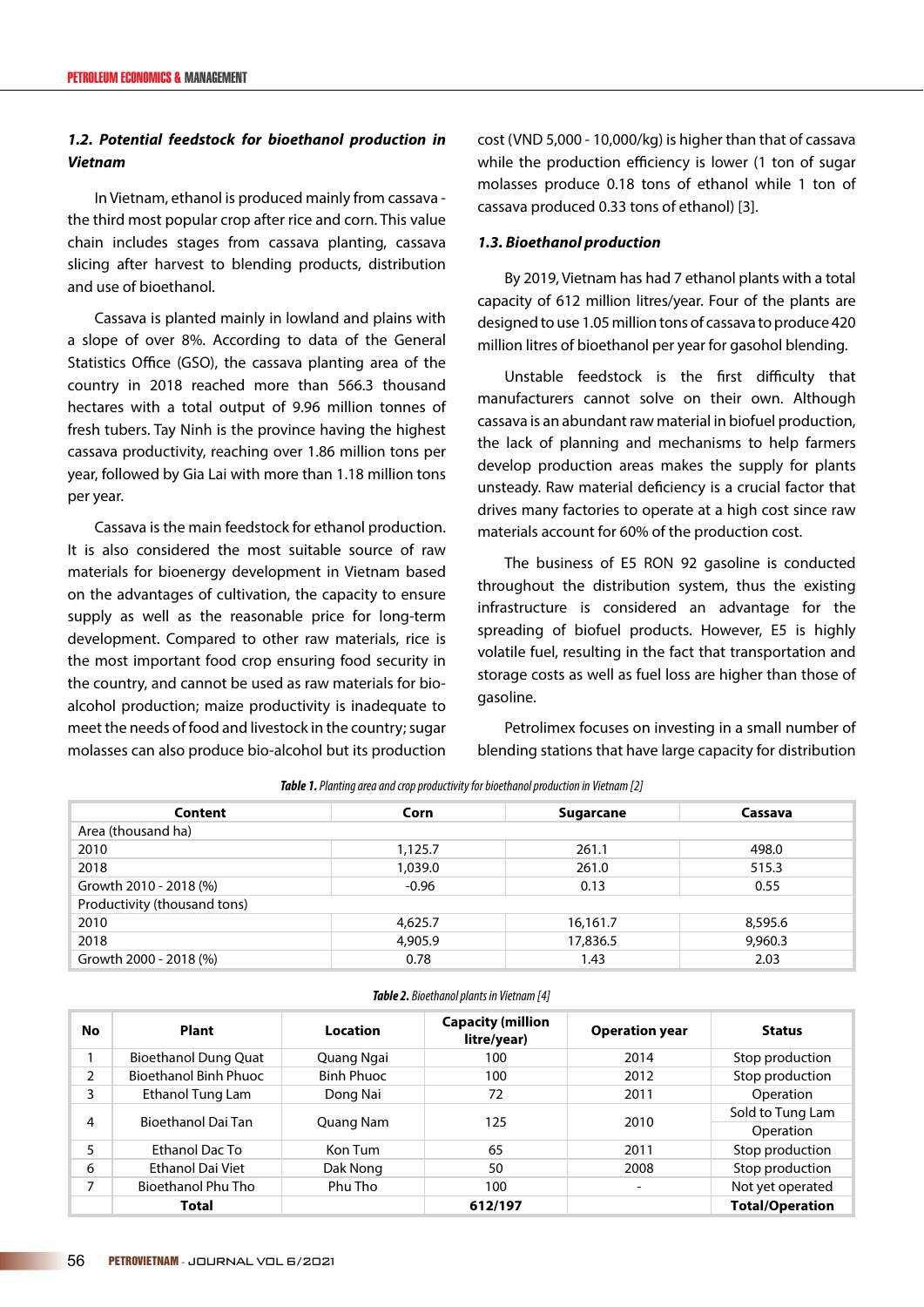within a certain radius and that can easily be accessed by waterways or pipelines. Meanwhile, PVOIL establishes many small capacity blending stations across the country to ensure an adequate supply for the entire distribution system of 540 petrol stores of its own and more than 3,000 stores operated by general agents, agents, and franchisees.

PVOIL's strategy helps to respond quickly to the rising demand for E5 gasoline. It is also efficient in reducing costs, losses and time of transportation from the blending station to the distribution place, and improving the interactive support among stations if any problem occurs. This is an advantage when the bio-gasoline market becomes more popular and demand increases sharply in the short term. Petrolimex's strategy shows that the enterprise aims to be a central hub with the capability to distribute large

volume, reduce labour cost, and flexibly co-ordinate when the supply-demand market of E5 gasoline fluctuates.

#### *1.4. Gasohol demand*

According to statistics from petroleum trading companies, E5 gasoline consumption increased rapidly in 2018 after the release of Announcement No. 255/TB-VPCP. Specifically, E5 gasoline accounted for 50% of the national petrol filling stations, E5 consumption increased to 3,560 thousand m<sup>3</sup>, making up 40% of the total gasoline consumption, which previously did not exceed 9%.

There are many factors affecting the demand for biogasoline such as product quality, consumer habits, and access to bio-gas stations, etc. However, price is considered the key factor, which greatly affects the demand for E5 in Vietnam.

| <b>No</b>      | <b>Enterprises</b>                                           | <b>Number of blending station</b> | Capacity (million $m^3$ ) |
|----------------|--------------------------------------------------------------|-----------------------------------|---------------------------|
|                | Petrolimex                                                   | 7                                 | 1.8                       |
| $\overline{2}$ | <b>PVOII</b>                                                 | 12                                | 1.67                      |
| 3              | Saigon Petro                                                 | 2                                 | 0.66                      |
| 4              | Military Petrochemical Joint Stock Company - MIPEC           | 3                                 | 0.108                     |
| 5              | Nam Song Hau Petroleum Investment and Trading Co., Ltd       |                                   | 0.072                     |
| 6              | Dong Thap Petroleum Trading Limited Company                  | 2                                 | 0.1728                    |
| 7              | Thanh Le Trading Import Export Company Limited               | 2                                 | 0.576                     |
| 8              | Nam Phuc Investment Joint Stock Company                      |                                   |                           |
| 9              | Thien Minh Duc Joint Stock Company                           |                                   | 1.9                       |
| 10             | Trading - Investment - Investment Construction Bach KhoaViet |                                   |                           |
| 11             | Hai Linh Co., Ltd                                            |                                   |                           |
|                | <b>Total</b>                                                 |                                   | 6.9                       |





*Figure 1. E5/total gasoline consumption in Vietnam during 2014 - 2020 [4].*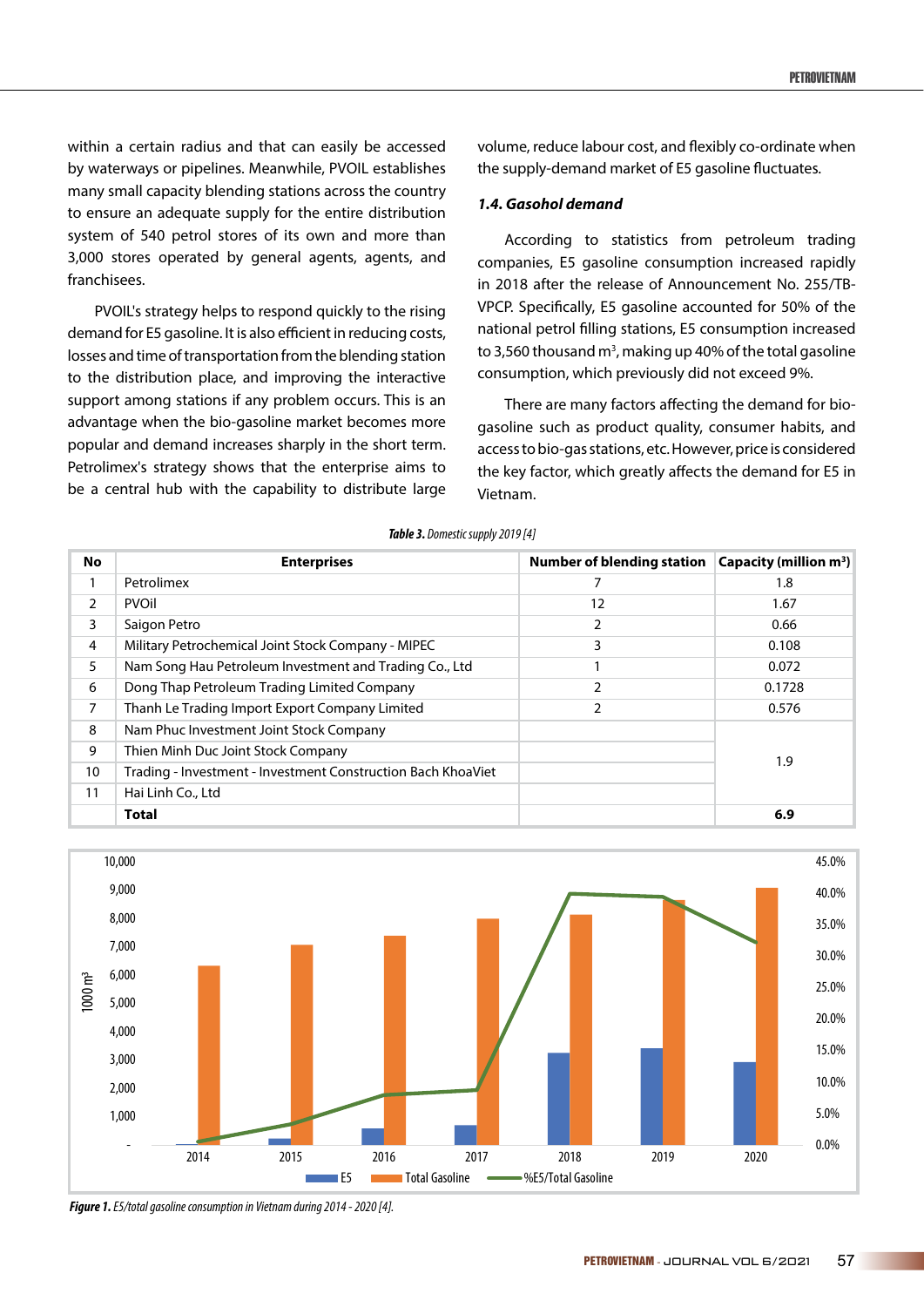Although E5 consumption increased sharply in 2018, it is trending down in the market. If in 2018, the consumed E5 was more than 3.2 million  $m<sup>3</sup>$ , equivalent to 40% of the total gasoline sold on the market, in 2020, this number decreased to 32%.

This shows that the government's price supporting policy for E5 gasoline has not yielded impressive results, because the deviation between E5 and RON 95 gasoline is quite small, and not attractive enough to consumers.

In terms of demand, according to Wood Mackenzie forecast, Vietnam's gasohol development rate in the 2020 - 2025 period will be 5% per year, equivalent to about 4 million m<sup>3</sup>; whilst the growth rate in the 2026 - 2030 period will be about 3%, corresponding to 4.7 million  $m<sup>3</sup>$  by 2030.

#### *1.5. Gasohol prices*

Price of gasohol is described in Figures 2, 3.

The Government has incentives for E5 and mineral gasoline through the composition of excise tax, environmental protection tax, and stabilisation fund. However, the price difference between E5 and RON 95 gasoline is quite small, about VND 1,400 - 1,600/litre.



*Figure 2. Retail prices of gasoline and gasohol in Vietnam [4].*

 $(6.80)$  RON92  $\times$  CIF price of RON92  $+$  import tax)  $\times$  foreign

|                          | $\frac{1}{2}$ is the state of none in importantly and computed the state of $\frac{1}{2}$<br>exchange rate % E100 $\times$ E100 price) | Which:        |                                 |                         |                                                                    |                |
|--------------------------|----------------------------------------------------------------------------------------------------------------------------------------|---------------|---------------------------------|-------------------------|--------------------------------------------------------------------|----------------|
|                          | Excise tax                                                                                                                             | No            | <b>Information</b>              | <b>Calculation unit</b> | 95<br>gasoline                                                     | E <sub>5</sub> |
|                          |                                                                                                                                        |               | Excise tax                      | $\frac{0}{0}$           | 10                                                                 | 8              |
|                          | Regulated operating cost                                                                                                               | $\mathcal{P}$ | Standard cost                   | VND/litre               | 1,250                                                              | 1,250          |
| $SUM \rightleftharpoons$ | Price stabilisation fund<br><b>Expected profit</b>                                                                                     | 3             | Stabilisation fund              | VND/litre               | Depends on each<br>petroleum business<br>management<br>documentary |                |
|                          | Environmental protection fee                                                                                                           | 4             | Standard profit                 | VND/litre               | 300                                                                | 300            |
|                          | <b>VAT</b>                                                                                                                             | 5             | Environmental<br>protection fee | VND/litre               | 4,000                                                              | 3,800          |
|                          |                                                                                                                                        | 6             | <b>VAT</b>                      | $\frac{0}{0}$           | 10                                                                 | 10             |
|                          | Other taxes, fees and funding (under current regulations of law)                                                                       |               |                                 |                         |                                                                    |                |

*Figure 3. Pricing structure of gasohol in Vietnam [5].*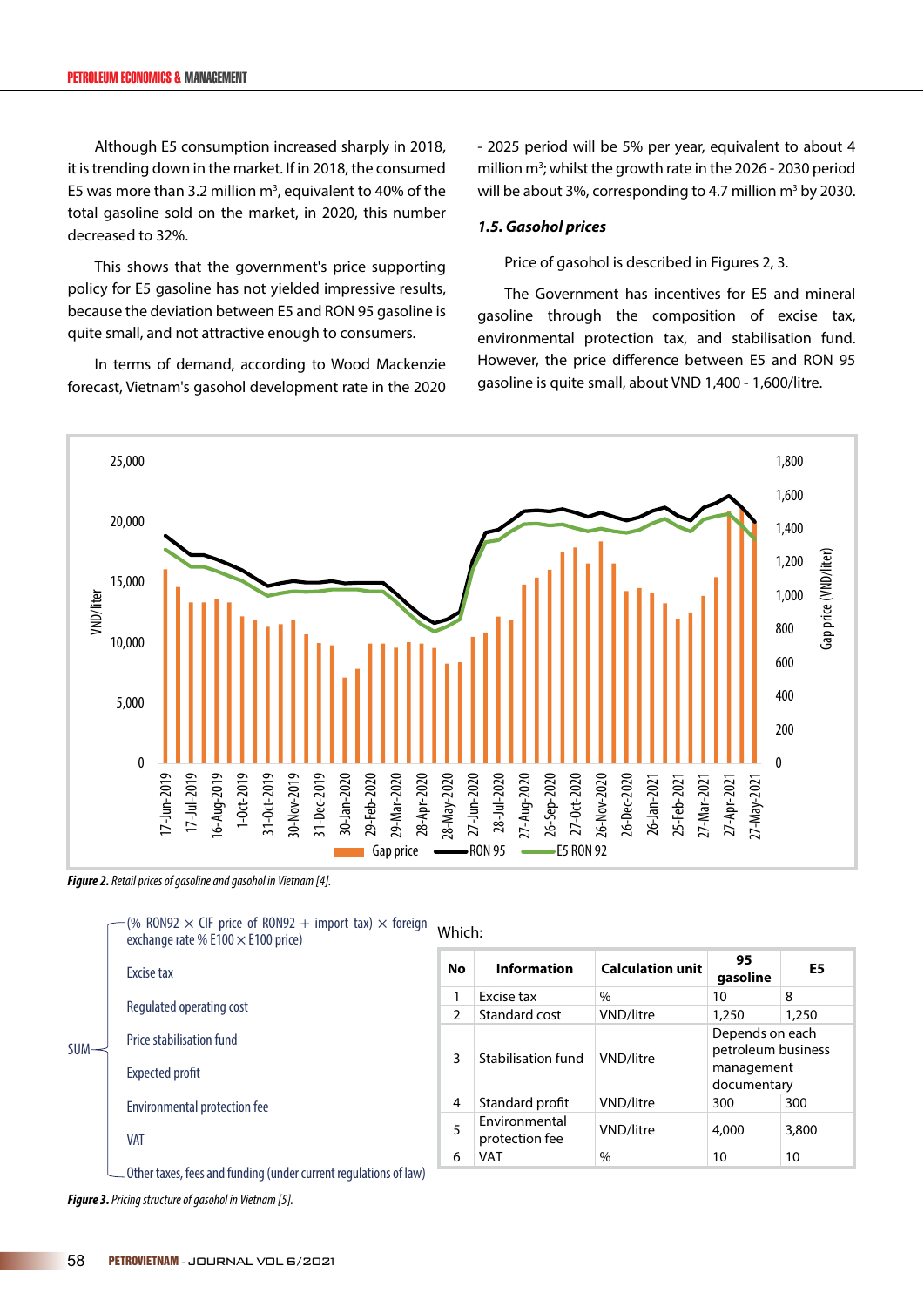### **2. Policies for production and use of biofuel in some countries**

Compared to other countries, Vietnam introduced gasohol to the market later. This fuel has been widely used in the US, Europe, and many developed countries since the 70s of the last century. In Southeast Asia, Thailand has been one of the biggest gasohol producers and consumers for the last 10 years.

There are various measures being used to promote gasohol development around the world, but two important policies are price subsidies and obligatory blending, with Thailand and the USA as the two representatives respectively.

| <b>Table 4.</b> Policies of production and use of biofuels in some countries [6 - 8] |  |  |
|--------------------------------------------------------------------------------------|--|--|
|--------------------------------------------------------------------------------------|--|--|

| <b>Country</b>                                                                                                                                                          | <b>Biofuel mandates</b>                                                                                                                                       | Fuel excise tax reduction/exemption and other policy mechanisms                                                                                                                                                                                                                                                                                                                                                                                                                                                                                                                                                                                                                                                                                                                                                                                                                                                                                                                                                                                                                                                                                                 |  |
|-------------------------------------------------------------------------------------------------------------------------------------------------------------------------|---------------------------------------------------------------------------------------------------------------------------------------------------------------|-----------------------------------------------------------------------------------------------------------------------------------------------------------------------------------------------------------------------------------------------------------------------------------------------------------------------------------------------------------------------------------------------------------------------------------------------------------------------------------------------------------------------------------------------------------------------------------------------------------------------------------------------------------------------------------------------------------------------------------------------------------------------------------------------------------------------------------------------------------------------------------------------------------------------------------------------------------------------------------------------------------------------------------------------------------------------------------------------------------------------------------------------------------------|--|
| Australia                                                                                                                                                               | - No national renewable fuel target<br>- New South Wales: 5% biodiesel<br>and 6% ethanol (volume)<br>- Queensland: 0.5% biodiesel and<br>4% ethanol (volume)  | - Producer grant scheme (fuel excise reduction)                                                                                                                                                                                                                                                                                                                                                                                                                                                                                                                                                                                                                                                                                                                                                                                                                                                                                                                                                                                                                                                                                                                 |  |
| <b>Brazil</b>                                                                                                                                                           | - 27% ethanol and 10% biodiesel<br>(volume)<br>- 100% hydrous ethanol is also<br>marketed in all gas stations in Brazil.                                      | - There are tax incentives for biofuel producers, blenders and users<br>including tax incentives for ethanol-flex fuel vehicles, tax incentives for<br>ethanol fuel and federal tax exemptions and incentives for biodiesel<br>production                                                                                                                                                                                                                                                                                                                                                                                                                                                                                                                                                                                                                                                                                                                                                                                                                                                                                                                       |  |
| Japan                                                                                                                                                                   | - 500 million litres of ethanol<br>mandate (volume)<br>- Introducing 10 million litres<br>(crude oil equivalent) of second<br>generation biofuels (volume)    | - No diesel oil delivery tax for B100<br>- A special tax incentive for the consumption of ethanol<br>- Import of bio-ETBE encouraged through a zero tariff                                                                                                                                                                                                                                                                                                                                                                                                                                                                                                                                                                                                                                                                                                                                                                                                                                                                                                                                                                                                      |  |
| Sweden                                                                                                                                                                  | - GHG emission reduction of 2.6%<br>for gasoline and 19.3% for diesel                                                                                         | - The tax exemption has varied from full to reduced tax exemption. From<br>January 2018, all biofuels are fully exempted from tax                                                                                                                                                                                                                                                                                                                                                                                                                                                                                                                                                                                                                                                                                                                                                                                                                                                                                                                                                                                                                               |  |
| The United<br>States (US)                                                                                                                                               | - Volume targets for biofuels<br>including conventional corn-based<br>ethanol and advanced, cellulosic<br>and diesel biofuels                                 | - California's Low-Carbon Fuel Standard (LCFS)<br>- Biodiesel producer's credit                                                                                                                                                                                                                                                                                                                                                                                                                                                                                                                                                                                                                                                                                                                                                                                                                                                                                                                                                                                                                                                                                 |  |
| India                                                                                                                                                                   | - No official national mandate for<br>ethanol and biodiesel use in the<br>transportation sector<br>- The 20% and 5% blending<br>targets are proposed (volume) | - No excise tax exemption/reduction for ethanol and biodiesel<br>- Deregulated diesel prices<br>- Allow 100% foreign direct investment in biofuel technologies<br>- Over USD 30 million investment in biofuel R&D and second-generation<br>ethanol technology<br>- Biofuel imports are banned but the import of feedstock for production of<br>biodiesel is permitted to the extent necessary                                                                                                                                                                                                                                                                                                                                                                                                                                                                                                                                                                                                                                                                                                                                                                   |  |
| - GHG reduction of 3.5%/4%/6% in<br>the fuel mix for the entire fuel<br>ethanol:<br>sector from 2015/2017/2020<br>onwards<br>as diesel fuel (€ 0.4104/litre)<br>Germany |                                                                                                                                                               | There is no tax relief for FAME biodiesel, HVO/HEFA fuels, vegetable oils and<br>- FAME biodiesel, HVO/HEFA fuels and vegetable oils have the same fuel tax<br>- Ethanol has the same fuel tax as gasoline fuel (€ 0.6545/litre)<br>- The fuel tax for CNG and biomethane is € 0.0139/kWh until 2023<br>- A carbon tax is indirectly applied via CO <sub>2</sub> tax for passenger cars                                                                                                                                                                                                                                                                                                                                                                                                                                                                                                                                                                                                                                                                                                                                                                         |  |
| Thailand                                                                                                                                                                |                                                                                                                                                               | - An excise tax exemption and the price subsidies are provided by the State<br>Oil Fund (see Table 5, 6 for details)<br>- Producers/Investors can take advantage of a 0% import tax for equipment<br>produced outside Thailand and exemption of corporate income tax for up<br>to 8 years, with an additional 50% reduction for 5 years<br>- Thailand's government provides over THB 1.5 trillion (USD 45.7 million) in<br>financial support over the next 10 years to ensure success of bioeconomy<br>- The government also supports the manufacturing of vehicles that are<br>compatible with E20 and E85 gasohol. Improvements in the fuel efficiency<br>of vehicles is promoted by setting the excise tax rate for Eco-cars (less than<br>1,300 cc engines with fuel consumption rate of no more than 5 litres per 100<br>kilometres) at 17% compared to 30% for E10 vehicles. An additional 3%<br>reduction in the excise tax rate was provided for the manufacturing of Eco-<br>cars that are able to use E85 gasohol. This helped increase annual sales of<br>E20 and E85 passenger cars, which account for approximately 60% of total<br>passenger cars |  |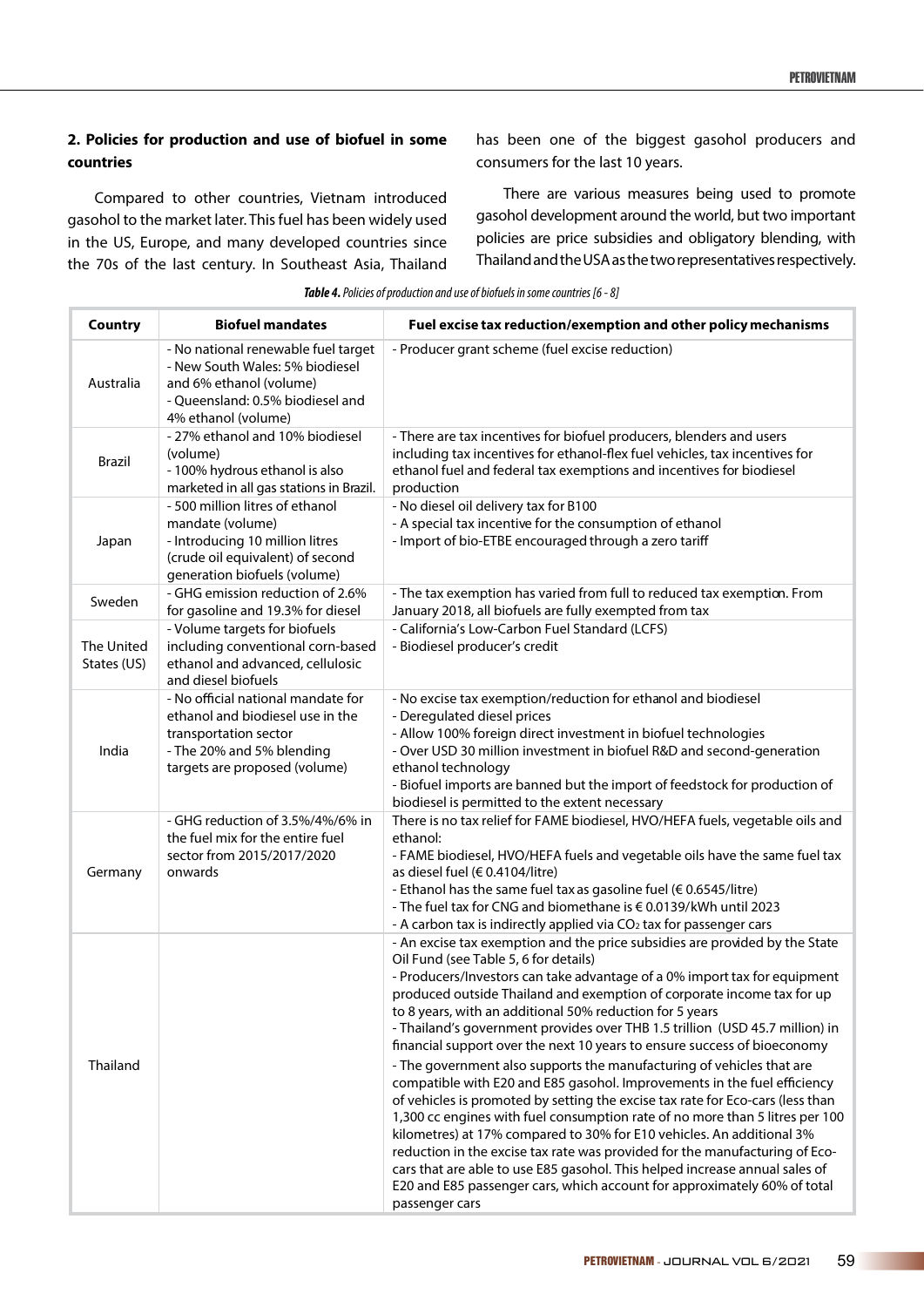| Tax rate (Baht per litre) |
|---------------------------|
| 6.50                      |
| 6.50                      |
| 5.85                      |
| 5.20                      |
| 0.975                     |
|                           |

*Table 5. Excise tax rates applied on gasoline and similar products in Thailand in 2019 [11]*

| <b>TODIE 0.</b> Off family review on performant products in Thumanu in 2019 (bunt) filte) [12] |                     |          |  |  |
|------------------------------------------------------------------------------------------------|---------------------|----------|--|--|
| <b>Products</b>                                                                                | <b>Retail price</b> | Oil fund |  |  |
| Unleaded gasoline 95                                                                           | 35.33               | 7.77     |  |  |
| Gasohol 95 E10                                                                                 | 27.68               | 1.81     |  |  |
| Gasohol 95 E20                                                                                 | 24.67               | $-1.08$  |  |  |
| Gasohol 95 E85                                                                                 | 20.04               | $-6.68$  |  |  |
| Gasohol 91 E10                                                                                 | 27.41               | 1.82     |  |  |

*Table 6. Oil fund levied on petroleum products in Thailand in 2019 (Baht/litre) [12]*

In the world rankings, Thailand stood in the  $6<sup>th</sup>$ position in terms of ethanol production and the 7<sup>th</sup> in terms of consumption in 2018 [9]. This country has introduced gasohol to the domestic market early, since 2002. Thailand's government imposed many policies to promote the gasohol demand and supply, of which fiscal policies are most important. By reducing excise tax and offering subsidies through the State Oil Fund, gasohol was made 20 - 40% cheaper than the premium gasoline. These government price subsidies have led to increase of gasohol consumption up to 97% of total gasoline consumption in 2019 [8, 10]. Table 5 describes more detail.

Since 2007, E10 has been introduced nationwide in Thailand. The National Oil Fund was adjusted many times lower for gasohol, especially E85. Table 6 shows the differences of this factor among the types of gasoline in 2019.

Although using gasohol can reduce  $CO_{2'}$  bad air quality persists in Thailand's major cities. The Air Quality Index (AQI) used by cities to determine levels of air pollution measured 175 in Bangkok in January 2019, while AQI levels under 25 are considered to be acceptable for humans to breathe regularly, according to the World Health Organisation. The reason given is that ethanol increases gasoline vapour pressure (RVP), eventually leading to increased volatile organic compound (VOC) emissions and ozone. Land use change (LUC), especially change in soil carbon stock, to increase ethanol feedstock supply is an important factor in overall greenhouse gas (GHG) emissions of the first-generation biofuels, contributing about 58 - 60% of the net GHG emissions. In addition, the government is expected to lower the ethanol consumption target under AEDP 2015 (Thailand

Alternative Energy Development Plan 2015) to 2.6 billion litres in 2036, down by 37% from the initial target of 4.1 billion litres, due to the uncertainty over the ability to further increase molasses and cassava supplies, the primary feedstocks for ethanol production.

The United States is the world's largest producer and consumer of gasohol, and has established a mandatory policy (The Renewable Fuel Standard - RFS) to produce and consume E10 since 2005. This programme assigns to obligated parties (fuel refiners, blenders, and importers) a renewable volume obligation (RVO). The RVO for each party is the volume of renewable fuels it is obligated to sell, based on a percentage of the company's total fuel sales. However, meeting RVO is not easy, oil refiners bear hundreds of millions of dollars each year to comply with the RFS ethanol blending requirements. Similar to Thailand, in the US, air quality has regularly been a subject of controversy. Through July 2003 in California, which had recently switched to ethanol in gasoline, the ozone exceedances in the South Coast Air Basin were twice the levels of the prior 3 years. Moreover, RFS has resulted in unintended consequences which include higher food prices, a boom-and-bust ethanol industry that is now looking to export its product. As a result, opposition to the RFS and ethanol use in the U.S. has been mounting. Twelve automotive manufacturers have even opposed any further increase above 10 vol.% ethanol in gasoline over concerns about corrosion of automotive components [13].

#### **3. Which direction for gasohol?**

It can be seen that after more than 2 decades of bio-gasoline development, the positive side of gasohol development is to reduce the dependence on mineral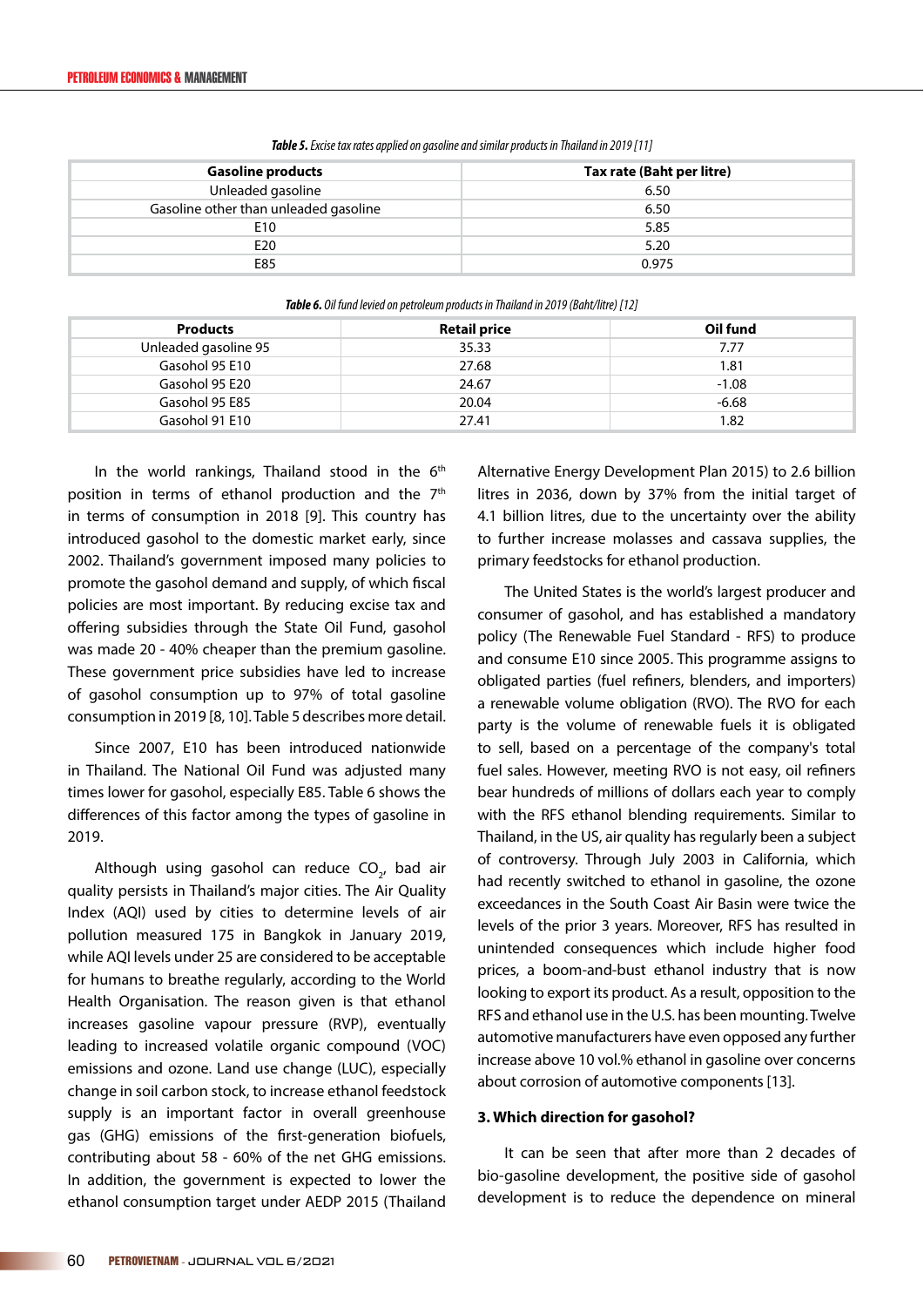gasoline, reduce CO $_{\tiny 2}$ emissions, and open up opportunities for more advanced development in the future. On the other hand, the reality also indicates the limitations that the supply of raw materials is not guaranteed, consuming many fertile lands that should be used to grow food for the world's population.

The planting of crops also requires a lot of water and fertiliser, which can cause chemical residues in the soil and the lack of freshwater for people. According to a 2013 report of the United Nations Food and Agriculture Organisation (FAO), it takes 1,000 - 4,000 litres of water to produce 1 litre of ethanol.

Moreover, although using gasohol emit low  $CO_{2'}$ contributing to reducing climate change, the process of consuming them gives off other harmful gases such as CO, VOC, and NOx which badly impact human health [13, 14]. It was indicated by the Ministry of Environment in 2014 in Brazil, the  $2^{nd}$  country in the world in terms of gasohol consumption.

Besides, many countries are turning to second- and third-generation development. Second-generation biofuels are derived from cellulose, hemicellulose, lignin or pectin, for example, waste or waste in agricultureforestry, or plant materials grown not intended for food (short-term plantations, some grasses, etc.). Thirdgeneration biofuels are derived from natural aquatic organisms (algae). These may be research directions for development because the advantages of the next generation biofuels are less usage of agriculture land, exploiting waste and saving farming area while getting higher efficiency: algae can deliver energy efficiency 60 times more than land crops and can grow in brackish water in rural areas or barren villages.

Vietnam will continue to consume gasoline in transportation in the next period, and gasohol is still more environmentally friendly than gasoline which is a type of mineral fuels. Furthermore, the energy picture in the future will be a diversification of environmentally friendly energy/fuel sources. Energy for transportation will focus on biofuel, electrical energy (for electric vehicles-EV) and hydrogen (for fuel cell electric vehicles - FCEV). Specifically, EV and FCEV will be widely developed in the next 10 - 20 years, and biofuels are considered as a transitional step in the gradual transition from mineral fuels to eco-friendly fuels/energy. It is a fact that many countries in the world such as Thailand, the US, and European countries still use E5, E10, and E20 gasoline,

and also promote the development of electric vehicles and hydrogen vehicles. Therefore, in our point of view, for the current E5 production and distribution infrastructure, Vietnam should maintain a proportion of E5 gasohol from 30 - 40% of the total gasoline consumption as at present, stop developing E10 and set a strategy/plan to develop electric and hydrogen vehicles.

To increase the diversification of the energy resource mix for transportation, the government as well as gasohol production and distribution enterprises need to implement synchronous policies and solutions:

For the government:

- Set specific goals and a roadmap for the development and transition to environmentally friendly vehicles, including a clear biofuel development goal and a mandatory roadmap on the minimum blending ratio of biofuels for wholesalers and monitor implementation; consider supporting to develop research and application of the second- and third-generation biofuels.

- In the short-term, regional planning can be considered to meet the amount of raw materials; help farmers increase productivity; create a policy of price difference between traditional gasoline and E5 gasoline large enough to encourage consumers through environmental fees and petroleum stabilisation fund, the difference is about 15 - 20% like Thailand's policy.

- In the long-term, impose environmental taxes  $(CO<sub>2</sub>)$ taxes) on fossil fuels. The Environmental Law promulgated in 2020 has introduced the law on environmental tax. The implementation roadmap will be applied experimentally from now until the end of 2027 and applied officially from 2028.

For the bioethanol production enterprises:

- Ethanol production enterprises need to closely associate with cassava farmers, negotiate and sign cassava offtake contracts to ensure a stable source of input materials and harmonise the interests of the parties.

For the gasohol production and distribution enterprises:

- The wholesalers need to build a gasohol strategic plan including measures to cut costs; and improve right awareness of consumers about gasohol to promote biofuel consumption.